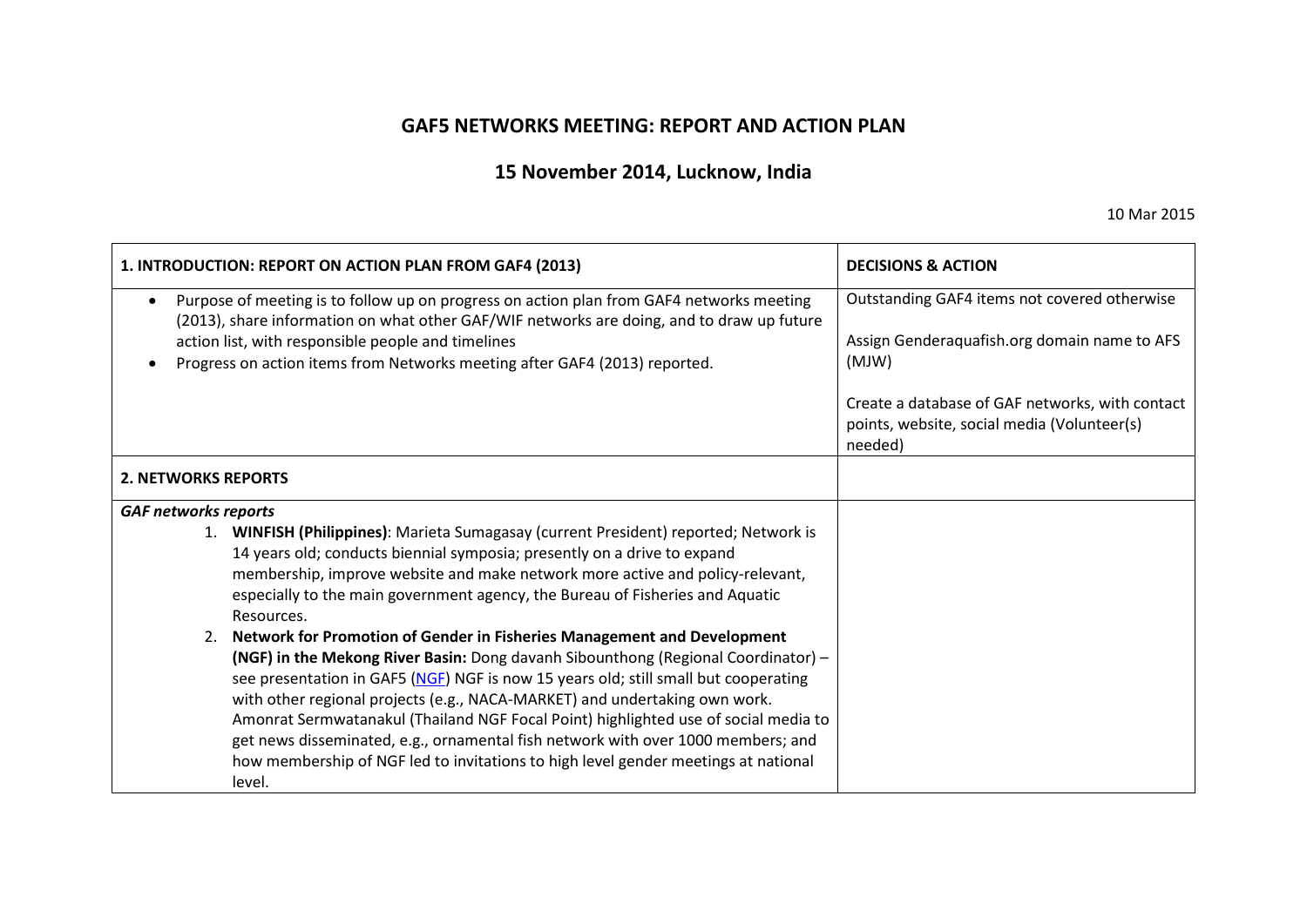|    | 3. AKTEA (Europe): Katia Frangoudes: consists of fishermen's and wives organisations      |
|----|-------------------------------------------------------------------------------------------|
|    | active in harvesting; helping improve visibility of women in fisheries in legal and       |
|    | decision-making spheres; all members are volunteers; a year ago debated stopping          |
|    | the network, but decided to continue due to members' demand for the services;             |
|    | AKTEA has just now been formalized as an organisation; need to raise funds to get         |
|    | resources to fund the work and meetings; except for Portugal, women in most EU            |
|    | countries do not fish yet vessels are finding it difficult to get crew, so training women |
|    | is happening in places.                                                                   |
|    | 4. Network of Aquaculture Centres in Asia-Pacific (NACA): Arlene Nietes Satapornvanit     |
|    | (NACA gender coordinator) (see presentation in GAF5 NACA) highlighted that NACA is        |
|    | populating the list of people and networks interested in gender in aquaculture and        |
|    | will be contacting attendees of GAF5.                                                     |
|    | 5. Aquaculture without Frontiers Women's Network (AwF-WN): Chloe English (see             |
|    | GAF5 presentation $AWF-WN$ – WN is new and will be defining its mission, goals and        |
|    | activities.                                                                               |
| 6. | India-ICAR: Dr B. Meenakumari (DDG-ICAR): has not been possible to establish a            |
|    | women's/gender network for fisheries because the agriculture equivalent was               |
|    | already established and took precedence; considerable gender work being                   |
|    | undertaken in fisheries and aquaculture (see GAF5 presentation - WIF-India); plan to      |
|    | publish success stories and address issues of gender equality in the sector.              |
| 7. | Indonesia: Indah Susilowati, Zuzy Anna and their colleagues provided a PPT (see           |
|    | Indonesia) : to date, social science networking has been conducted under the long-        |
|    | running Indonesian Marine and Fisheries Socio Economics Research Network                  |
|    | (IMFISERN), but this does not typically address gender issues; gender researchers are     |
|    | lacking and almost all the sector focus has gone to studying the fish, and fishermen,     |
|    | not enough towards studying the fisherwomen; data are lacking and "much research          |
|    | is still using the old bullets to hit the moving targets"                                 |
|    | 8. Japan: Sun-Ae Ii, Katia Frangoudes: a network of women's groups exists but focuses     |
|    | more on economic issues; was set up by former member of a Fisheries Cooperative           |
|    | Association; meets in Tokyo biennially, with objective to maintain women's skills and     |
|    | maintain fisheries communities; some university research on gender ongoing.               |
| 9. | Mozambique: Carla Manjate: NGOs network on gender, but none on fisheries;                 |
|    | monitoring SADC actions to empower women.                                                 |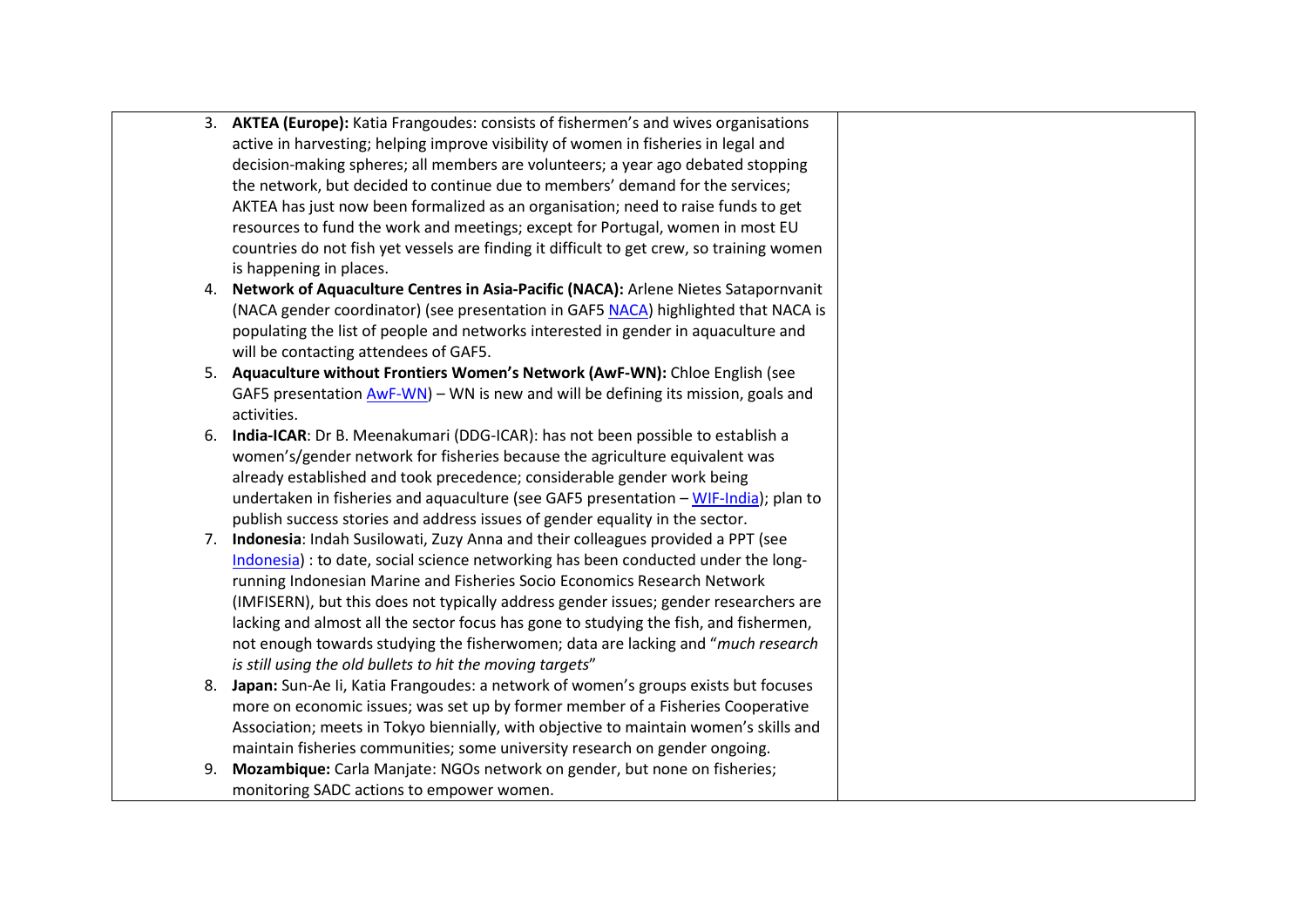| 10. Others: Bay of Bengal Large Marine Ecosystem project (BOBLME) were not able to<br>attend but transmitted information on their current actions to improve gender<br>equality (see BOBLME); BOBLME is first LME project to undertake gender assessment;<br>now has a gender target in its strategy; will be doing policy gap analysis, establishing<br>gender focal points in relevant national agencies; identifying gender-sensitive<br>livelihood support programs.                                                                                                                                                                                        |                                                                                                                                                                                                                                                                                                                                                                                                                                                                                                                                                                                                                                                                                                     |
|-----------------------------------------------------------------------------------------------------------------------------------------------------------------------------------------------------------------------------------------------------------------------------------------------------------------------------------------------------------------------------------------------------------------------------------------------------------------------------------------------------------------------------------------------------------------------------------------------------------------------------------------------------------------|-----------------------------------------------------------------------------------------------------------------------------------------------------------------------------------------------------------------------------------------------------------------------------------------------------------------------------------------------------------------------------------------------------------------------------------------------------------------------------------------------------------------------------------------------------------------------------------------------------------------------------------------------------------------------------------------------------|
| <b>Future status of AFS-GAF informal network</b>                                                                                                                                                                                                                                                                                                                                                                                                                                                                                                                                                                                                                | <b>DECISION:</b> The networks meeting agreed that                                                                                                                                                                                                                                                                                                                                                                                                                                                                                                                                                                                                                                                   |
| Given the pace at which other networks were being established, to be effective, the networks<br>meeting agreed that the AFS-GAF informal arrangements needed to be made formal, but<br>with careful consideration of a range of feasible options concerning type of organisation,<br>secretariat arrangements, leadership, activities, relationship with AFS.<br>Attendees shared their network experience (gender and others, e.g., fish health) on board<br>size, central/regional/thematic representation, periods of terms of office bearers, conference<br>frequency, means for attracting student participation, funding, rotation of host agencies, etc. | the AFS-GAF informal arrangements needed to<br>be made formal, but with careful consideration<br>of a range of feasible options concerning type of<br>organisation, secretariat arrangements,<br>leadership, activities, relationship with AFS.<br>Working group of Bibha Kumari, Marilyn Porter,<br>Eduardo Leano, Arlene Nietes Satapornvanit,<br>Madhumita Mukherjee, Kyoko Kusakabe, Katia<br>Frangoudes, Chloe, Marieta Sumagaysay, Nikita<br>Gopal, Enrique Alonso, and Carla Manjate will<br>develop a proposal for discussion by interested<br>attendees (discussion per the Genderaquafish<br>Google Group list) by MW to lead (perhaps<br>formalise and launch the network in late 2015). |
| <b>3. COMMON ISSUES AND ACTIONS</b>                                                                                                                                                                                                                                                                                                                                                                                                                                                                                                                                                                                                                             |                                                                                                                                                                                                                                                                                                                                                                                                                                                                                                                                                                                                                                                                                                     |
| Follow-up action on outcomes of GAF "101" workshop (M. Porter)                                                                                                                                                                                                                                                                                                                                                                                                                                                                                                                                                                                                  | Group of educators to be set up to develop and                                                                                                                                                                                                                                                                                                                                                                                                                                                                                                                                                                                                                                                      |
| Marilyn Porter reported that, having considered the detailed output from the 4 working<br>groups at the GAF 101 mini-workshop held during GAF5, what was needed most urgently was<br>a beginners workshop, held in conjunction (preferably before) the next GAF symposium and<br>targeted to the need of people coming fresh to gender in fisheries and aquaculture.<br>Serious efforts were needed to "train the trainers", especially in efforts to get to planning<br>officers in agencies. Inhouse rather than online courses were needed.                                                                                                                  | obtain funds for the one day GAF course for<br>beginning researchers. Kyoko Kusakabe, Prof<br>Rashidah and Marilyn Porter to take the lead.<br>Aim to deliver first course the day before GAF6<br>in 2016.                                                                                                                                                                                                                                                                                                                                                                                                                                                                                          |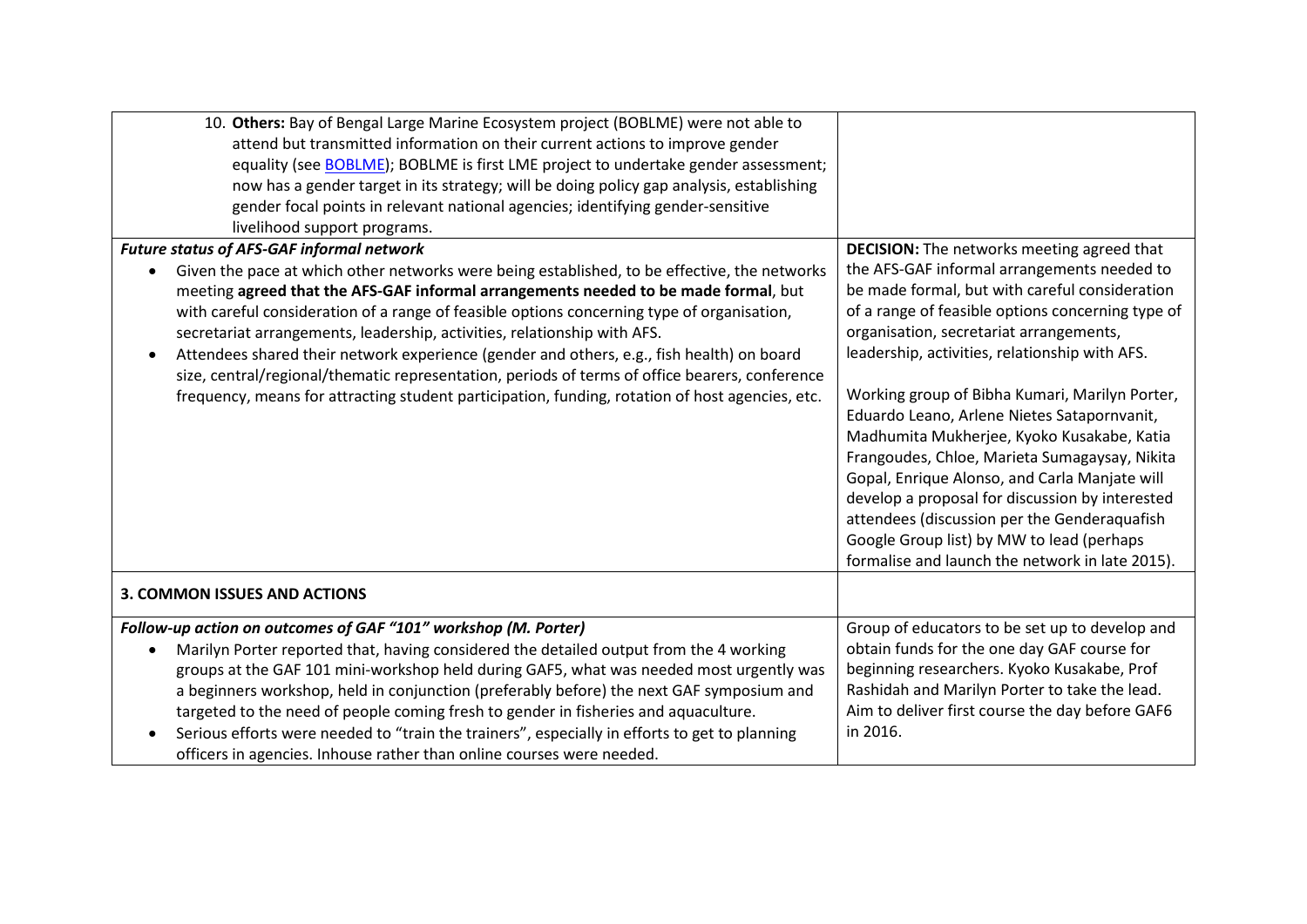| How do we get to the senior bureaucrats? A 5 day course, although highly desirable, would<br>not be feasible. To capture their attention, what is needed is a set of key, tailored points,<br>suitable for a half hour presentation to them.<br>ACTION: Group of educators to be set up to develop and obtain funds for the one day GAF<br>course for beginning researchers. Kyoko Kusakabe, Prof Rashidah and Marilyn Porter to take<br>the lead. Aim to deliver first course the day before GAF6 in 2016.                                                                                                                                                                                                                                                                                                                                                                                                                                                                                                                                                                                                                                                                                                                                                                                                                                                       |                                                                                                                                                                                                                                                                                                                                                                                                                                                                                                                                                                                                                                                                                                         |
|-------------------------------------------------------------------------------------------------------------------------------------------------------------------------------------------------------------------------------------------------------------------------------------------------------------------------------------------------------------------------------------------------------------------------------------------------------------------------------------------------------------------------------------------------------------------------------------------------------------------------------------------------------------------------------------------------------------------------------------------------------------------------------------------------------------------------------------------------------------------------------------------------------------------------------------------------------------------------------------------------------------------------------------------------------------------------------------------------------------------------------------------------------------------------------------------------------------------------------------------------------------------------------------------------------------------------------------------------------------------|---------------------------------------------------------------------------------------------------------------------------------------------------------------------------------------------------------------------------------------------------------------------------------------------------------------------------------------------------------------------------------------------------------------------------------------------------------------------------------------------------------------------------------------------------------------------------------------------------------------------------------------------------------------------------------------------------------|
| Improving the utility of Genderaquafish.org                                                                                                                                                                                                                                                                                                                                                                                                                                                                                                                                                                                                                                                                                                                                                                                                                                                                                                                                                                                                                                                                                                                                                                                                                                                                                                                       | Danika Kleiber and Meryl Williams to take the                                                                                                                                                                                                                                                                                                                                                                                                                                                                                                                                                                                                                                                           |
| Following the short Writing Workshop at GAF5 (see PPT), topics for profiling on the<br>Genderaquafish.org website were further discussed, and several people volunteered to help<br>with writing and reviewing some of the proposed topics. In particular: Ramchandran -<br>methodology, tool, issues; Enrique Alonso - women divers; Shuthri Peke - SSF Guidelines,<br>livelihoods; Marieta Sumagasay - climate change, resilience, natural disasters; Dr B.<br>Meenakumari - education; Madhumita Mukherjee - alternative livelihoods, coastal women<br>fishers; Feemena Hassan - food safety and quality; Danika Kleiber - gleaning; section on<br>outstanding women in the sector.<br>In developing the topic profiles, we must be aware that typically data does not get to the<br>policy makers in our sector. Researchers are not all good advocates, and so we need to<br>deliberately provide information that will help in fashioning policy briefs and similar that can<br>be sent to parliamentarians, ministers. Many of the topics that should be addressed are<br>confrontational, especially violence against women (which is often avoided by coding the<br>advice in terms such as "not safe for women to work/go there"). We should also be prepared<br>to find innovative ways to finance such projects, including from online crowd funding. | topics and structure further, provide a pilot<br>example and get first volunteers and others to<br>start to contribute. Website structure be<br>redeveloped to accommodate the themes<br>section.<br>Volunteers: Ramchandran - methodology, tool,<br>issues; Enrique Alonso - women divers; Shuthri<br>Peke - SSF Guidelines, livelihoods; Marieta<br>Sumagasay - climate change, resilience, natural<br>disasters; Dr B. Meenakumari - education;<br>Madhumita Mukherjee - alternative livelihoods,<br>coastal women fishers; Feemena Hassan - food<br>safety and quality; Danika Kleiber - gleaning;<br>Arlene Nietes Satapornvanit - section on<br>outstanding women in the sector (through<br>NACA) |
| Action needed to ensure gender covered in key upcoming fisheries and aquaculture events<br>WAS2014 (Jeju, Korea): in train (Jin Yeong Kim, Karolina Kwasek, Bibha Kumari)<br>World Fisheries Congress (Busan, Korea, 2016): MW to lead, solicit signatories by end April<br>2015<br>IIFET 2016 (Aberdeen, Scotland/UK): MW (others) in consultation with Executive Director,<br>$\bullet$<br>IIFET (started) - solicit others to take part                                                                                                                                                                                                                                                                                                                                                                                                                                                                                                                                                                                                                                                                                                                                                                                                                                                                                                                        | WAS2014 (Jeju, Korea): ensure women in<br>aquaculture session. In train (Jin Yeong Kim,<br>Karolina Kwasek, Bibha Kumari)<br>World Fisheries Congress (Busan, Korea, 2016):<br>ensure coverage of gender and<br>fisheries/aquaculture: MW to lead, solicit<br>signatories by end April 2015                                                                                                                                                                                                                                                                                                                                                                                                             |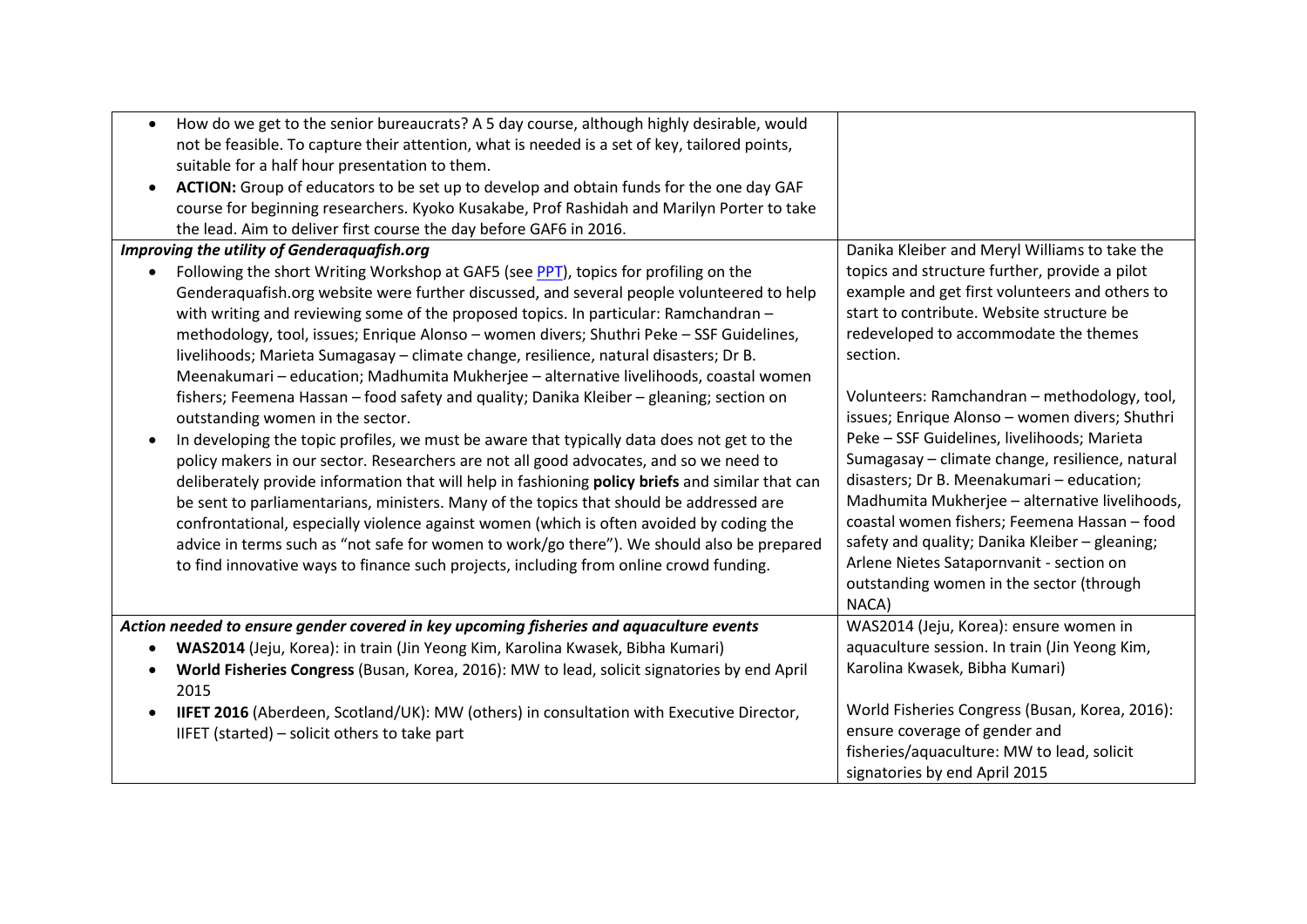|                                                                                                    | IIFET 2016 (Aberdeen, Scotland/UK): ensure<br>session of gender in fisheries/aquaculture: MW<br>(others) in consultation with Executive Director,<br>IIFET (started) - solicit others to take part; solicit<br>funding |
|----------------------------------------------------------------------------------------------------|------------------------------------------------------------------------------------------------------------------------------------------------------------------------------------------------------------------------|
| 4. FOLLOW-UP FOR GAF5, PREPARATIONS FOR GAF6                                                       |                                                                                                                                                                                                                        |
| <b>GAF5 reports, publications etc</b>                                                              | Editorial team (Nikita Gopal chief editor),                                                                                                                                                                            |
| ACTION: Editorial team: Nikita Gopal, Marilyn Porter, Kyoko Kusakabe, Rashidah Shuib, Meryl        | authors, reviewers and publishers to aim to                                                                                                                                                                            |
| Williams to select and invite papers for publication, set timetable and liaise with publishers (in | complete GAF5 publication by end 2015 (in                                                                                                                                                                              |
| train, aiming for publication by end 2015)                                                         | train, papers already invited from selected                                                                                                                                                                            |
|                                                                                                    | presenters).                                                                                                                                                                                                           |
| <b>Ideas for GAF6</b>                                                                              | GAF6 has obtained a place on the 11AFAF                                                                                                                                                                                |
| ACTION: Set up organizing committee for GAF6 (2016) and develop themes, funding, etc.              | programme (done)                                                                                                                                                                                                       |
| Note that GAF6 will be held in Bangkok in association with the 11 Asian Fisheries and              |                                                                                                                                                                                                                        |
| Aquaculture Forum (likely August 2016)                                                             | Establish GAF6 Organizing Committee.                                                                                                                                                                                   |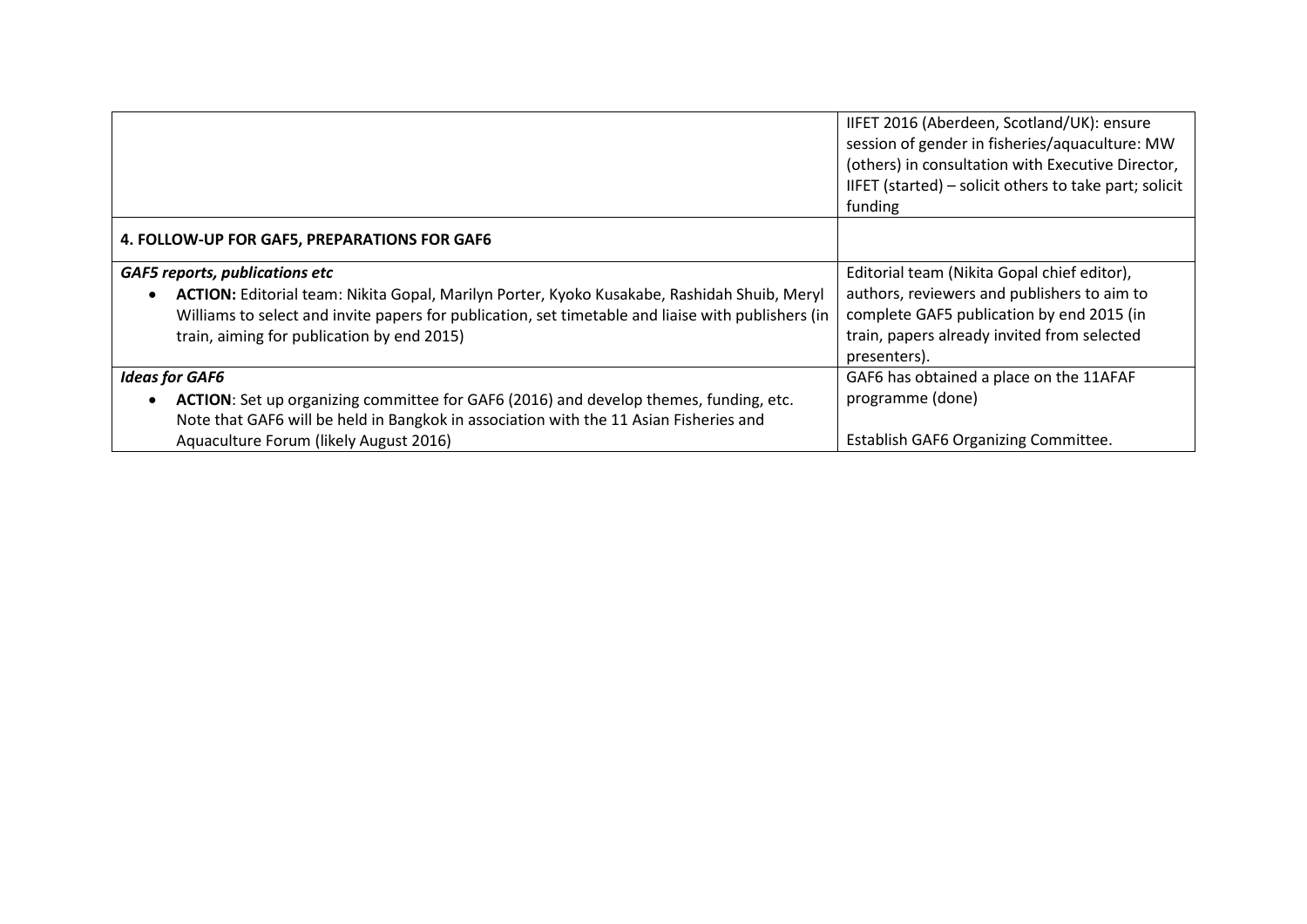## GAF4 Action Plan

v.4 11 November 2014

#### Present at post-GAF4 Planning Meetings:

**3 May 2013:** Nikita Gopal (NG), Marilyn Porter (MP), Poh Sze Choo (CPS), Bodil Maal (BM), Kyoko Kusakabe (KK), Angela Lentisco (AL), Jin Yeong Kim (JYK), Ida Siason (IS), Jariah Masud, Tengku Aisan, Zumilah Zainalludin, (UPM Grp), Piyashi Deb Roy (PDR), Meryl Williams (MW)

**4 May 2013:** (side meetings with MW) (1) Md Nuruzzaman (MN); (2) Leonie Noble (LN) and Jenny Shaw (JS)

## Post-GAF4 Action Plan: Green – done: Yellow – Work in progress

| Action                                                                     | Who        | When, Comments (up to $11/11/2014$ )                                        |  |
|----------------------------------------------------------------------------|------------|-----------------------------------------------------------------------------|--|
| <b>GAF4 Immediate Follow-up</b><br>1.                                      |            |                                                                             |  |
| <b>Publication of GAF4 papers</b>                                          | NG         | Within weeks (DONE)<br>$\overline{\phantom{0}}$                             |  |
| Message to presenters, finalize co-editors of Special Issue<br>$\circ$     | <b>CPS</b> | Contact Editor re Special Issue - funds available                           |  |
| Aim for a Special Issue of Asian Fisheries Science journal, but<br>$\circ$ |            | from grants                                                                 |  |
| do not publish every paper, only those that meet the quality               |            | AFS Special Issue 27S of GAF4 papers (edited by<br>$\overline{\phantom{a}}$ |  |
| standards. Aim for about half the size of the last issue in                |            | Gopal et al) to be officially released 12 Nov 2014                          |  |
| order to reduce the size of the publication task and improve               |            | at Opening Ceremony of 10IFAF, Lucknow                                      |  |
| the overall standard of our outputs.                                       |            | (DONE)                                                                      |  |
| <b>Contact Editor AFS journal</b><br>$\circ$                               |            |                                                                             |  |
| Genderaquafish.org website                                                 | NG,        | Within weeks (DONE)                                                         |  |
| Announce prize winners with pics, and other pics<br>$\circ$                | MW,        |                                                                             |  |
| Load PPTs, Abstracts, Poster, Tweets<br>$\circ$                            | <b>PDR</b> |                                                                             |  |
| Upload photos<br>$\circ$                                                   |            |                                                                             |  |
| Draft full report of GAF4 and clear with all presenters                    | <b>MW</b>  | (DONE)                                                                      |  |
| Assign Genderaquafish.org domain name to AFS                               | <b>MW</b>  | To do                                                                       |  |
| <b>Network the Networks</b><br>2.                                          |            |                                                                             |  |
| Create database and keep it up to date                                     | MW,        | Links made to WINSC, but still To do, check with WINSC                      |  |
|                                                                            | LN, All    | Australia (LN) on their experience of doing this                            |  |
|                                                                            |            | To do                                                                       |  |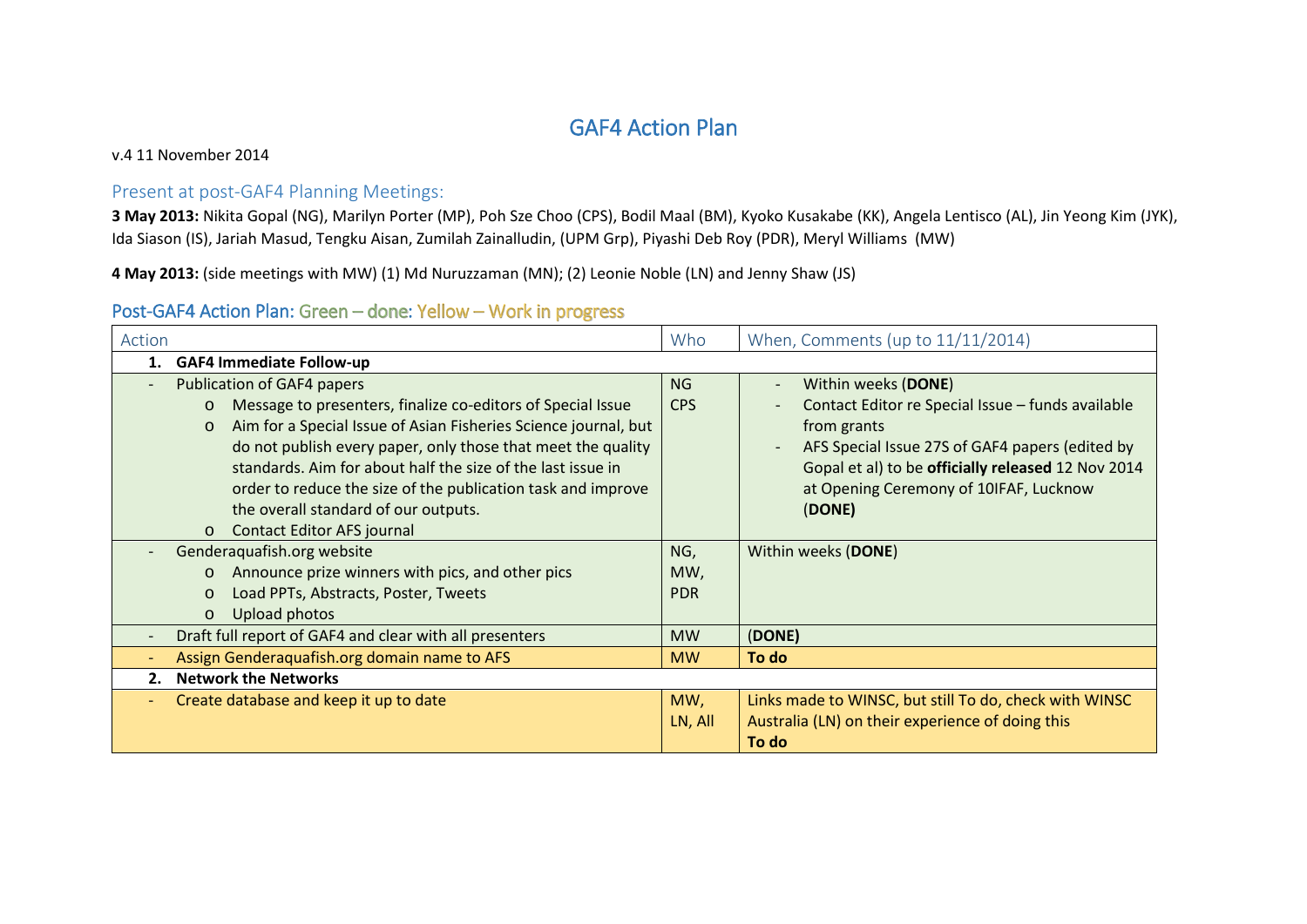| Find appropriate ways to link to GAP (Gender in Agriculture<br>Partnership - http://www.egfar.org/news/gender-agriculture-                                                                                                                                                                                                                                                                                                                                                 | MW. NG                                                                 | Links to GAP done through http://www.gender-gap.net/<br>and notices on our outputs posted; also GAP LinkedIN                                                                                                                                                                                                                                                                                                                                                                                                                                                                                                |
|----------------------------------------------------------------------------------------------------------------------------------------------------------------------------------------------------------------------------------------------------------------------------------------------------------------------------------------------------------------------------------------------------------------------------------------------------------------------------|------------------------------------------------------------------------|-------------------------------------------------------------------------------------------------------------------------------------------------------------------------------------------------------------------------------------------------------------------------------------------------------------------------------------------------------------------------------------------------------------------------------------------------------------------------------------------------------------------------------------------------------------------------------------------------------------|
| partnership-gap)                                                                                                                                                                                                                                                                                                                                                                                                                                                           |                                                                        | group                                                                                                                                                                                                                                                                                                                                                                                                                                                                                                                                                                                                       |
| 3. Gender in Aquaculture and Fisheries "101" course                                                                                                                                                                                                                                                                                                                                                                                                                        |                                                                        |                                                                                                                                                                                                                                                                                                                                                                                                                                                                                                                                                                                                             |
| Working Group to develop plans, raise funds to develop course<br>Do not reinvent the wheel!<br>$\circ$<br>Link the "101" course priority levels to strategic actions, e.g.,<br>$\circ$<br>who do we need to reach? (The top decision makers as a<br>priority, as well as the coming generation of experts.)                                                                                                                                                                | <b>NG</b><br>(lead),<br>KK, IS,<br><b>UPM</b><br>Grp, JS,<br><b>MN</b> | Several organizations have relevant approaches,<br>though not specifically for fisheries and<br>aquaculture, are worth approaching. The<br>following is a starting list:<br>(1) Kerala Agriculture Univ, Centre for Gender<br><b>Studies and Farm Entrepreneurship</b><br>(http://kau.edu/genderstudies/home mission.ht<br>$ml$ ) – NG;<br>(2) BRAC University (B'desh): gender<br>development courses (MN)<br>(3) Murdoch Univ (Australia) gender course (JS)<br>$(4)$ AIT $(KK)$<br>(5) others?<br><b>DISCUSSION STARTED</b><br>GAF5 to have special session to discuss (led by<br><b>Marilyn Porter)</b> |
| 4. Forthcoming GAF events                                                                                                                                                                                                                                                                                                                                                                                                                                                  |                                                                        |                                                                                                                                                                                                                                                                                                                                                                                                                                                                                                                                                                                                             |
| GAF5 offer from AFS-IB for November 2014, with AFS-IB Forum.<br>Yes, but schedule it for before or after AFS-IB Forum (12-15<br>$\circ$<br>November 2014)<br>Use GAF5 as a deadline to get the Special Issue<br>$\circ$<br>Themes: single large theme e.g., Strategy for Action<br>$\circ$<br>Include grass roots groups, people, sharing of experience,<br>$\circ$<br>get next generation involved.<br>Funding: try for funds from UNWomen, India, and others.<br>$\circ$ | <b>NG</b>                                                              | Respond positively to Dr Jena (DONE)<br>Session being held, 13-15 November 2014                                                                                                                                                                                                                                                                                                                                                                                                                                                                                                                             |
| MARE 2013 Amsterdam - women in fisheries session                                                                                                                                                                                                                                                                                                                                                                                                                           | <b>AL</b>                                                              | Angela attending on behalf of GAF<br>Can report back on linkages made (DONE)                                                                                                                                                                                                                                                                                                                                                                                                                                                                                                                                |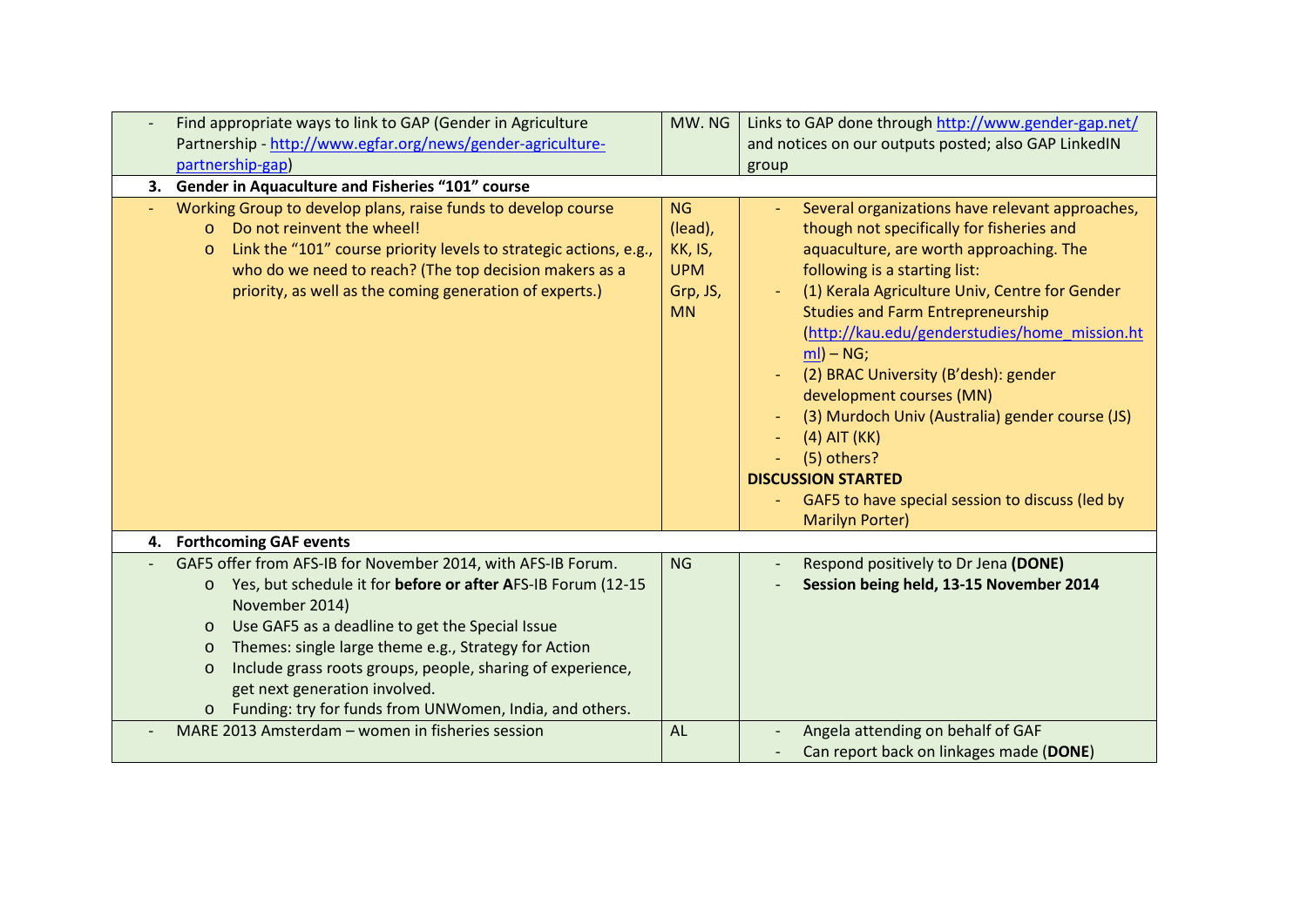|                                                                                                                                                                                                                                                                                                                                                                                                                                                                                                                                                                                                                          |                       | Report and PPTs on Genderaquafish.org website:<br>http://genderaquafish.org/events/mare-panel-<br>addresses-the-highs-and-lows-of-gender-issues/      |
|--------------------------------------------------------------------------------------------------------------------------------------------------------------------------------------------------------------------------------------------------------------------------------------------------------------------------------------------------------------------------------------------------------------------------------------------------------------------------------------------------------------------------------------------------------------------------------------------------------------------------|-----------------------|-------------------------------------------------------------------------------------------------------------------------------------------------------|
| WAS14 Adelaide Australia<br>Aim for small session of serious papers (research and<br>$\circ$<br>experience papers)                                                                                                                                                                                                                                                                                                                                                                                                                                                                                                       | WINSC,<br>LN, JS      | Plus other contacts already given to MW by Roy<br>Palmer<br>Session held, June 2014. (DONE, Report in train)                                          |
| <b>IIFET 2014</b>                                                                                                                                                                                                                                                                                                                                                                                                                                                                                                                                                                                                        | <b>HE</b>             | Sessions on gender and trade, following success<br>at IIFET 2012<br>Session held, July 2014. (DONE, Report in train)<br>$\overline{\phantom{a}}$      |
| WAS15 Jeju Island, Korea                                                                                                                                                                                                                                                                                                                                                                                                                                                                                                                                                                                                 | <b>JYK</b>            | Similar to above. Jiny (JYK), Karolina Kwasek<br>$\blacksquare$<br>(WorldFish Center), Bibha Kumari also interested<br>to help.                       |
| World Fisheries Congress 2016, Busan                                                                                                                                                                                                                                                                                                                                                                                                                                                                                                                                                                                     | <b>MW</b>             | Liaise with AFS and Korean and Japanese<br>organizers re possible session.<br>Some contact made with Korean organizers.<br>(Follow-up following GAF5) |
| <b>Institutionalization of AFS-GAF</b><br>5.                                                                                                                                                                                                                                                                                                                                                                                                                                                                                                                                                                             |                       |                                                                                                                                                       |
| With respect to the suggestion that GAF become a formal section of<br>AFS, e.g., such as the Fish Health Section, and/or take over the Asian<br>Fisheries Social Science Research Network which is dormant:<br>a. Group is not in favour of becoming a formal section of AFS<br>because the formalization will bring responsibilities and<br>commitments, e.g., for funding, that are not feasible.<br>b. Group is not in favour of taking over the AFSSRN as this will<br>take the focus off women/gender. Already, some attendees<br>in recent years have been disappointed at the move to<br>gender instead of women. | <b>IS</b>             | Inform AFS Council (DONE)<br>[Suggest we revisit this decision in Networks<br>meeting at GAF5]                                                        |
| 6. Developing Site-Specific Collaborative Research                                                                                                                                                                                                                                                                                                                                                                                                                                                                                                                                                                       |                       |                                                                                                                                                       |
| After ASEM WP7 (gender), possible new ASEAN approach and<br>network possible (small project under development)                                                                                                                                                                                                                                                                                                                                                                                                                                                                                                           | <b>UPM</b><br>grp, MP | Skype call to discuss possibilities<br>Not being pursued                                                                                              |
| Review of aquaculture laws re women, gender, organization of<br>women                                                                                                                                                                                                                                                                                                                                                                                                                                                                                                                                                    | <b>UPM</b><br>group   | Possible interest of NACA if they pursue the<br>regional status report on gender in Aquaculture<br>(liaise with NACA directly or via MW)              |